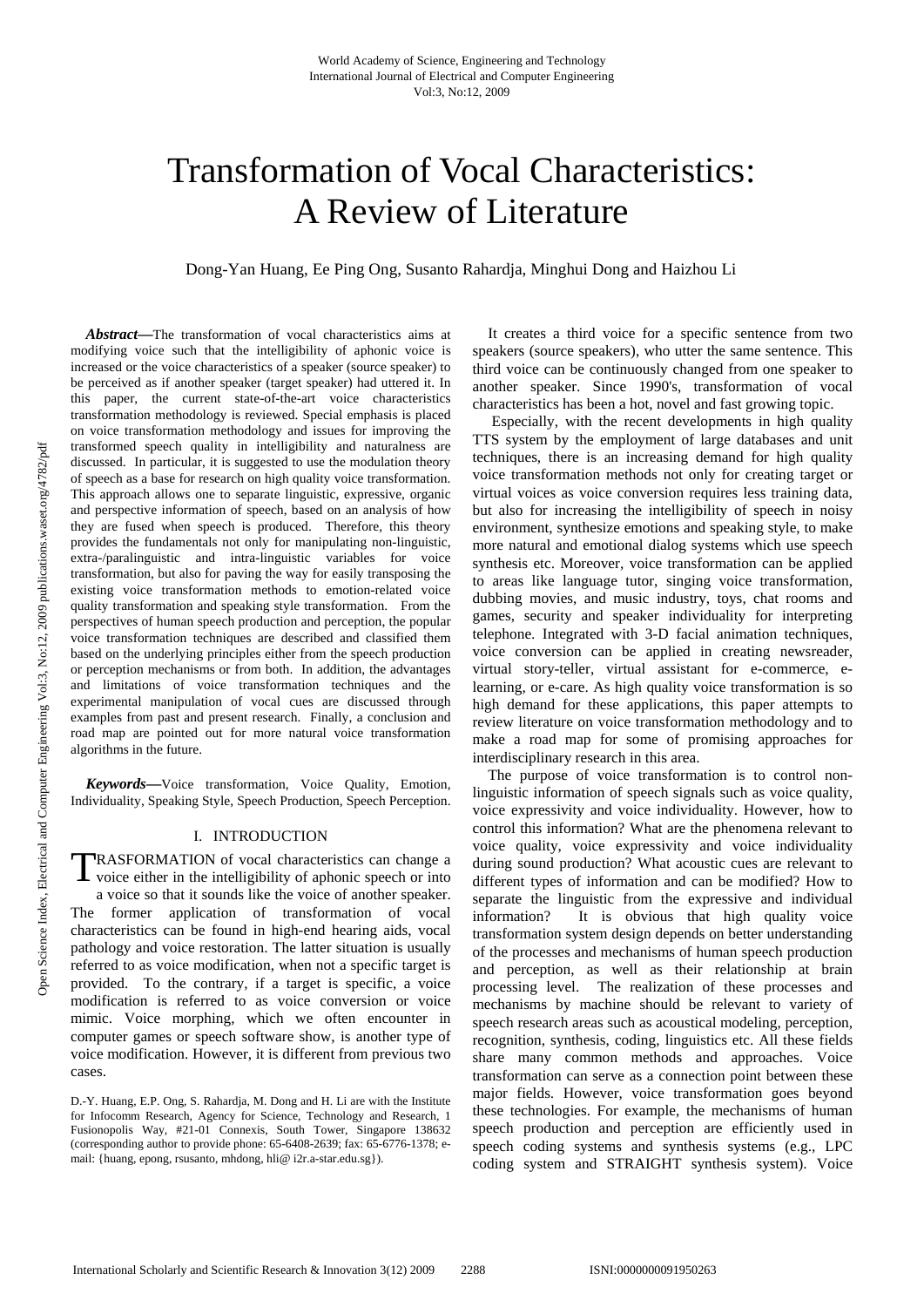transformation systems require the same process. Furthermore, the parameters of speech model should be changed with respect to the production of speech while keeping the naturalness of speech signal in perception level. The speech coding system aims at "reproducing" the speech, while voice transformation is itself modification. The challenges for modifying above process are how to make the process to be understood and how to make the modifications of parameters of speech model in a way that the modified/transformed speech sounds intelligible and natural. The relationship between technologies used in speaker verification/recognition and voice transformation is that there are the common research interests: identification, representation and detection of acoustical cues relevant to voice individuality, however, voice transformation needs further to modify these acoustical cues such that the modified/transformed speech sounds natural. Therefore, for voice transformation, the selection of speech models should be based on whether it is able to efficiently represent these cues, modify and synthesize them to generate natural speech signal.

Research and design of high quality of voice conversion algorithms should be based on a theory. In this paper, the modulation theory of speech is suggested to be a guideline for modeling and modifying speaking style of linguistic, expressive and individual information of speech under one framework. The modulation theory concerns various types of information of speech including phonetic quality, affective, personal, and transmittal. It is different from previous theories of speech perception, which mainly concern with problems relating to phonetic quality alone.

Firstly, the modulation theory of speech can provide an adequate speech model for voice transformation and explanation for each above question [1]. This theory attempts to let us know the interplay between the linguistic and the non-linguistic aspects of human speech production and perception [1] [2]. This speech model allows us to separate the linguistic from the expressive and organic information, and take into account several factors, which are usually ignored in other speech research areas including the nonlinear and timevarying of speech, the interaction between vocal tract and source characteristics, and the modulation phenomena related closely to the speech production process. Less-natural transformed speech with a non-human producing quality (e.g., cartoon character) may produce if ignoring these factors in voice transformation. It shows also how to manipulate them for high quality voice transformation. The high quality voice transformation is desired to be capable of transforming accent, speech style of linguistic information, emotion and attitude information, and personal information.

Many studies have been carried out on voice transformation for the last two decades. Current voice transformation methods focus mainly on spectral transformations for voice conversion and prosody transformations including timescaling (duration modification), pitch modification, energy modification. Among these methods, only time-scaling methods are quit successful for voice transformation, while pitch modification methods should be further improved in quality of transformed speech. The quality of current voice conversion algorithms to map the source and the target spectral envelope for transforming speaker identity is very poor. The current of speaking style technologies normally work at frame level, as in most of research areas, i.e., speech recognition, speech enhancement, speech synthesis, etc. It suggests converting the speaking style from one person to another at higher level. An excellent survey on voice conversion can be found in [3], which pointed out the limitations of the current voice conversion algorithms from our perceptual experience of speech.

The purpose of this paper tries to present the problems of voice conversion based on the modulation of theory and reveal what should be modified for accent, speaking style, emotions and personal transformation, and how to change by the state-of-the-art signal processing for improving voice quality of current voice transformation techniques, how to transpose the current techniques of voice conversion to the domain of emotion voice transformation. In order to improve the quality of the current voice conversion algorithms, we review the state-of-the-art voice conversion techniques and classify them based on the underlying scientific principles either from the speech production or perception mechanism or from both from perspectives of human speech production and perception. Furthermore, we discuss the advantages and disadvantages of algorithms, and several factors affecting the quality of voice conversion algorithms, as well as the training and modifications of acoustical features based on the modulation theory.

The paper is organized as follows. Section II presents modulation theory and explains what can be modified in the speech signal and how for voice transformation. Section III reviews the current state-of-the-art methods for voice transformation and discusses the advantages and disadvantages of the methods under the framework of modulation theory. Section IV discusses the issues for future research efforts to improve the voice quality of transformed speech signals.

# II. THE MODULATION THEORY OF SPEECH

According to the Modulation Theory (MT) [1], speech is seen as a biological innovation founded on a facility of expressive communication and will continuously play an important role in human communication. It is founded on an analysis of how the different kinds of information are fused in speech production. We briefly outline this theoretical model: 1) Speech signals are regarded as the results of a process that a carrier signal (the speaker's voice), with properties given by organic (personal, individual) and expressive factors, has been modulated with conventional linguistic speech. 2) For each speech sound in a given context, the acoustic properties of speech signals are specific and deviate from those of an neutral carrier signal. 3) The listeners demodulate the signals to separate the different types of information. to tune in to the carrier (the voice) on the basis of an analysis of a stretch of speech and to evaluate its modulation.

The theory shows that a linguistically neutral carrier signal is defined as a "colorless' vowel, a primitive human vocalization. Its properties are determined by the size of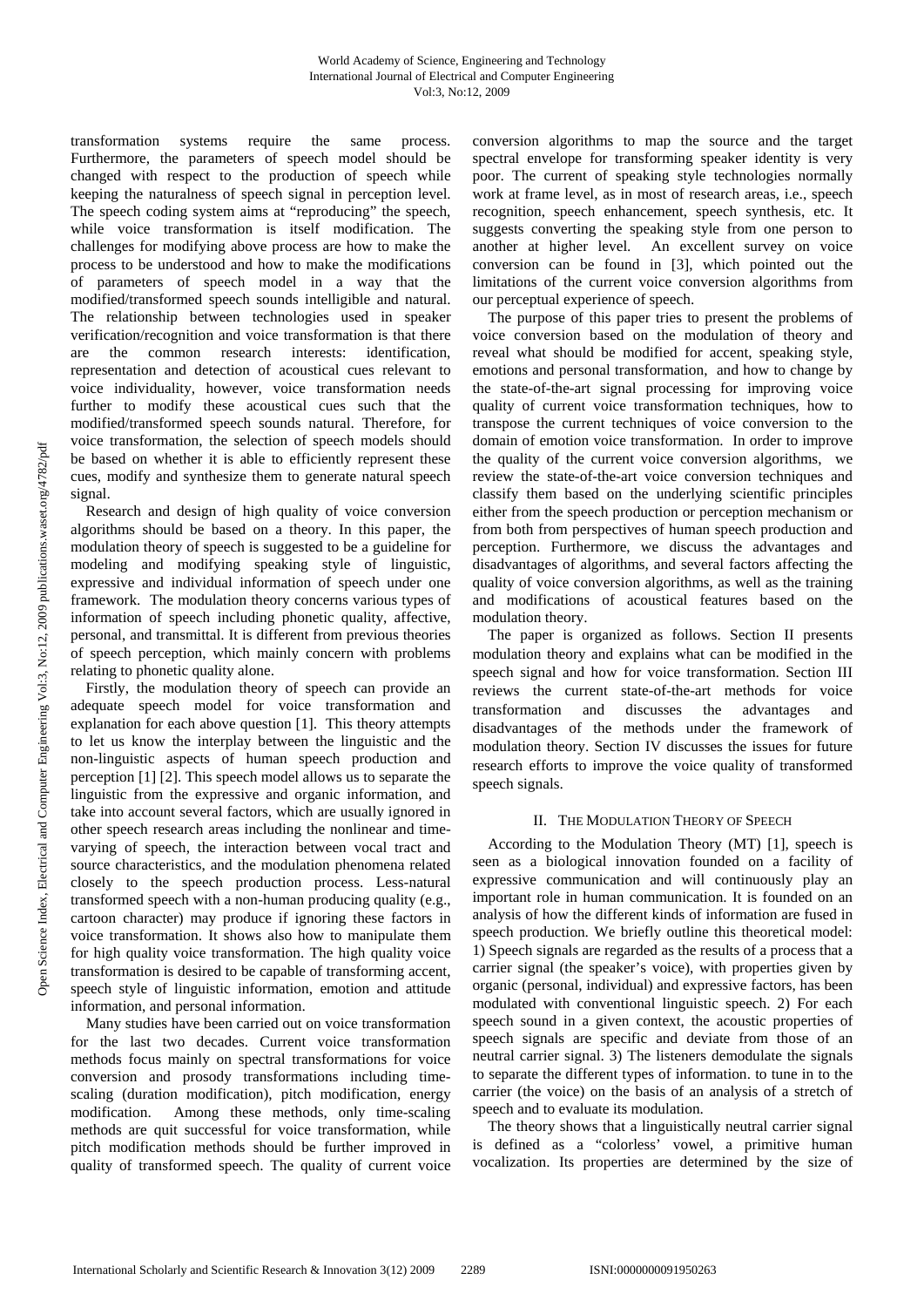speaker's organ of speech (vocal fold mass and length, vocal tract length, etc.) and by its paralinguistic "setting". For the second point, the theory explains that it is important to measure each type of deviations with a proper rule. For example, the deviation of pitch from its base value is measured on the logarithm of frequency, the formant frequencies on a bark scale, the intensity differences on a dBscale. Finally, the theory explains the third point that listener is able to separate modulation and carrier and determine each by its own. They have to discover how the carrier signal has been modulated in order to recognize the conventional linguistic information.

According to the theory, for obtaining the individual and expressive information from the speaking speech, the listeners only evaluate the deviations of the current properties of speech signal (F0, formant frequencies, lip shape, etc.) from those they expect of a linguistically neutral sound with the same voice quality based on their assumptions on both intrinsic and extrinsic properties. The intrinsic refers to the listeners experience, e.g., they are familiar with the speaker or already have heard a speaker say some words. Otherwise, certain intrinsic properties of sonorant, such as the frequency positions of F3 and the higher formants provide cues for an appropriate demodulation.

The evidence of demodulation speech in speech perception shows that the accent and speaking style information are characterized by prosodic patterns, emotion and attitude information are control by vocal effort, speech rate, …etc, gender and age information are control by Larynx size, vocal tract length,… etc [1]. Many investigations are conducted to find the vocal correlates of emotions, attitude, gender, age, accent and speaking styles to validate the model based on MT [4]-[9]. The speaking style is a key feature of individuality and correlates closely to the F0 and its contour, the first two formant frequencies and speech rate. There are more complicates for expressive variation because not only the carrier but also amplitude and rate of the modulations are affected. Therefore, in models of speech production and perception based on MT, this can be handled by automatic gain control and speech rate control when listeners acquire the speech. The MT has nothing to say co-articulation, but it accommodates the extra- and paralinguistic aspects of human speech as well as its intra-linguistic aspects. The combinatorial of properties of speech sounds give the effects of co-articulation.

The MT explains also the process how an infant says its first word and imitates something an old person has said, by recognizing how a speaker had modulated his voice, storing a representation of modulation in memory, and modulating its own voice in the same way, but not requiring perturbing the vocal tracts in exactly the same way. It is quit useful in answering the questions what we can transform and how in Introduction. In parallel, some studies on the professional impersonators allow us to know how good the impersonator can imitate the target [10]-[12]. Although such studies are limited and there are different claims for the capacity of the mimicked voice to change formant frequencies of the speech style during the voice imitation, in rhythm, the intonation, the prosody and stressed words and phrases as close as to a given

the target because of different data set used in the studies, all these studies show that the paralinguistic part is very important from perception view point.

Although control of articulators provide ways to control the quality, it is reported in literature that compared with the production characteristics, the control of nonlinguistic or paralinguistic characteristics is equally, or in some cases even more, important from a perception point of view for a high quality transformed/converted voice result [13].

Voice transformation algorithm does the similar process and imitates something a person has said. The difference is that the former is done by human, and the latter is done by machine. It can be designed based on MT. The speech model is still built upon analysis-by-synthesis system. The system demodulates the speech signal and separates the signal into a linguistically neutral carrier signal and different types of information (e.g., accent, speaking style, emotions, gender, age, etc.). This process is analysis part of system (analogous to the demodulation of listeners on MT, also to analysis part in speech encoding). The linguistically neutral carrier signal can be obtained through training database by machine learning methods, similar to the listeners experience or intrinsic properties of sonorant. The system modulates the voice with the neutral carrier signal by using the individual and expressive information (analogous to the modulation of speakers on MT, also to synthesis part in speech decoding). It is obvious that the speech model based on MT takes into account the nonlinear nature of speech, the interaction of vocal tract and source characteristics, and modulation phenomena observed in speech signals closely connected with speech production.

 Based on MT, direct and indirect ways can be followed to design high quality voice conversion algorithm. Either we explore nonlinear speech models/speech modulation models for voice conversion and it is still on the way to go, or we integrate these effects of paralinguistic factors in the current voice conversion systems. The indirect way is simple and requires us to chart some of the promising approaches for integrating the effects of paralinguistic factors to improve the quality of transformed speech and to be transposed for emotion-related transformation.

# III. LITERATURE REVIEW

This section will review available voice modeling and transformation techniques. As the database collection is very expensive, the available different speaker's gender, age, speaker's accent, emotional speaking styles database are sparse to be used to define speech synthesis voices. That leads to the idea to introduce some parametric modification capabilities at the level of the synthesis system to compensate for the high cost database collection . The modification of different attributes of speech can be conducted under the framework of above MT.

In order to guarantee the voice quality and naturalness of modified speech, speaker's individuality-related parametric and emotion-related parametric modifications will be focused on the domains of voice quality and prosody, as suggested by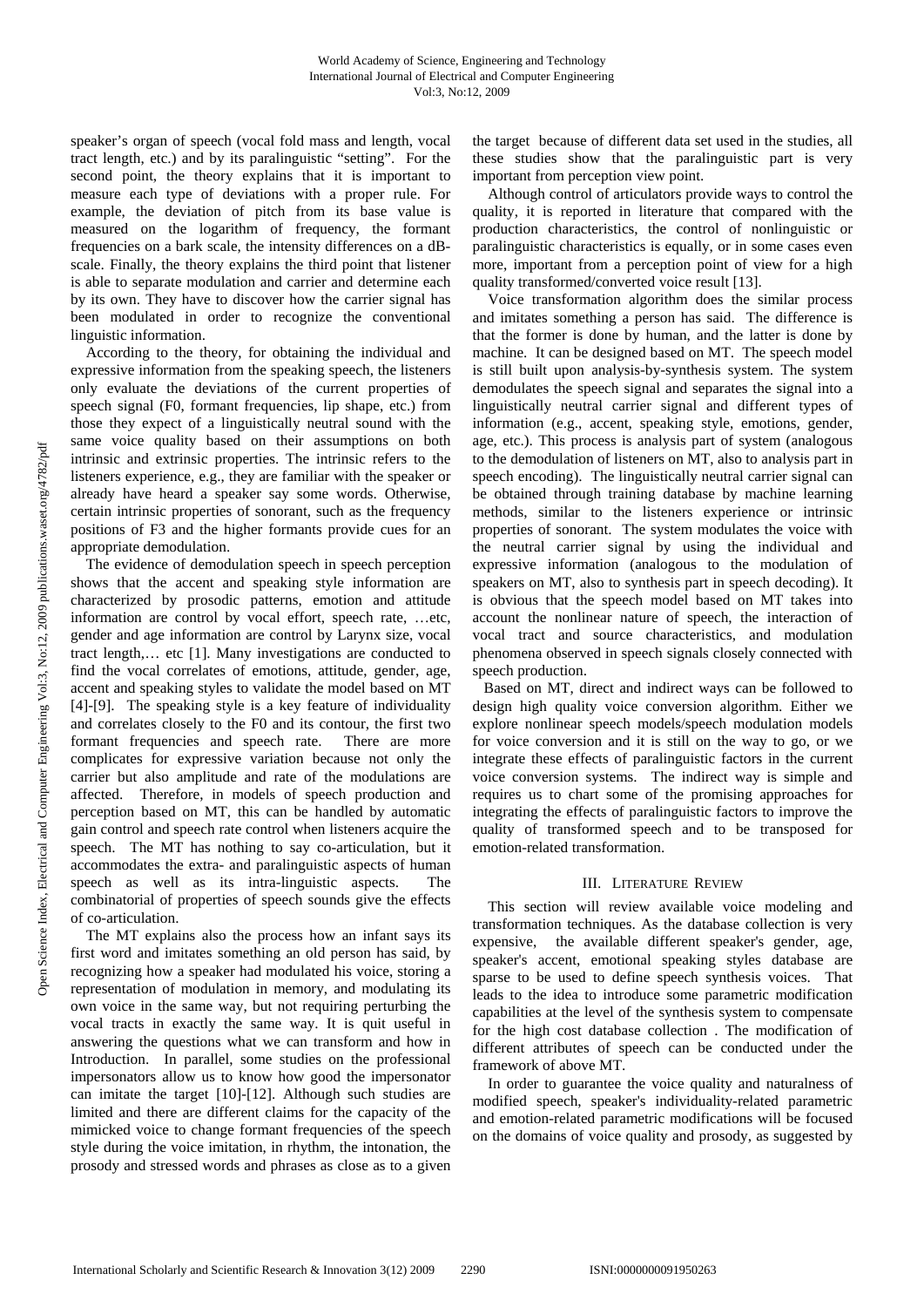several reviews addressing the vocal correlates of gender, age, speaking style, speak identity, accent, and emotions [14]-[18]. Firstly, a review starts with the techniques related to prosodic parameterization and modeling. Then the techniques of prosodic modifications will be reviewed from the perspectives of speech production, speech perception, or from both. Then some techniques related to voice quality modeling and modification are reviewed, as well as the techniques related to glottal flow modeling. Next, the existing methods of crossspeaker voice transformations will be reviewed in view of a transposition to the domain of general cross-emotion voice transformation. This topic will be exposed from the perspective of the parametric spectral modeling of speech and then from the perspective of available spectral transformation techniques, which will be classified in the way as the classification of prosody modification methods.

## *A. Parameterization of Prosody*

In linguistics, prosody is the rhythm, stress, and intonation of connected speech. Prosody may reflect various acoustic features of the speaker such as pitch, duration, loudness, formants, speech rate, rhythm, ...etc. Pitch and duration are the most important acoustic features. based on MT, all the information such as the linguistic, expressive and personal information is mainly characterized by pitch, duration and loudness. The formant frequencies can be modified through spectral transformation techniques via different signal models.

## *1) Modeling of Duration and F0*

The modeling of prosody is a whole area of research on speech synthesis and voice conversion. In the framework of unit-selection based speech synthesis, with the help of ToBItype features, the duration and prosody values rely on the target features as accurate-enough predictors of the prosody and durations [19]. The IBM developed so-called "trainable" unit-based synthesis systems [20] [21], a set of contextclustering CART-trees is used to predict explicitly the prosody and duration values, but independently of the unit sequence. Alternately, in the framework of continuous and semicontinuous probabilistic approaches, the pitch and duration are predicted from an external Gaussian model based on Gaussian Mixture models (GMM) [22], the jointly source and target modeling by GMM [23] [24], and approaches combining GMM and Dynamic Frequency Warping (DFW) [25] [26]. Other probabilistic approaches include the work described in papers [27]-[30]. In the framework of HMMbased synthesis, the prosody is predicted as an explicit value, but in correlation with the more detailed acoustic context, on the basis of the GMM underlying the HMMs [57]; the durations are predicted from an external Gaussian model. In the framework of discrete deterministic approaches, no model is available, the prosodic contours can be used as a template, with the help of DTW, a practice referred to as prosodic transplant, which can be realized by using the VQ, the speaker interpolation approaches and the use of correction filters [31]- [35].

Following the modeling stage, the prosodic modifications can be carried out by using non-parametric and parametric approaches to correct some audible discontinuities, and/or to change a different prosodic contour.

# *2) Modification of Duration and F0*

#### *a) Non-parametric Approaches*

For non-parametric approaches, they consist in shifting and/or duplicating some speech frames localized by some corresponding pitch marks. We can mention the Pitch-Synchronous Overlap-Add (PSOLA) algorithm [63], where the speech frames are original signal waveforms; however, the Overlap-Add paradigm can be extended to any other form of coding of the speech frames, including spectral frames in the frequency domain, or envelope-based LPC coefficients [64].

#### *b) Parametric Approaches*

For the parametric models, the speech signal is decomposed into parameters which characterize the speech signal. Then these parameters are re-synthesized into speech signal.

From the perspectives of human speech production and perception, these speech analysis-by-synthesis techniques (Vocoders) can be classified based on the underlying scientific principles either from the speech production or perception mechanism or from both.

**Methods Based on Production Mechanisms** *-* The ARX-LF based source/filter models for speech signal can be classified into this category [36] [37]. They are developed based on the assumptions that the speech production system is well approximated by an autogressive (AR) filter excited by an LF (Liljencrent-Fant) glottal waveform. A drawback of the ARX-LF model is that, although most of the energy of the AR residual is captured by the LF waveform, a significant portion of the excitation signal is neither captured nor modeled.

In [36], the residual signal is described by a Harmonic-plus-Noise Model (HNM) similar to [22]. The HNM representation seems to be suitable for high-quality time/pitch scaling modifications but it is not evident how to modify the LF residua when the LF source is also modified.

Two versions of LF-vocoder and LF+HM are proposed in [37]: the LF-vocoder is a high quality vocoder that replaces the residual part with modulated noise. The second uses a sinusoidal harmonic representation of the residual signal. The latter does not degrade the signal during analysis/synthesis and provides higher quality for small modification factors, while the former has the advantage of being a compact.

As we mentioned above that modulation phenomena are closely connected with the production process, ARX-LF vocoder is an appreciate candidate of speech model for voice quality transformation.

**Methods Based on Perception Mechanisms** *-* The Sinusoidal Transform Coder, STC [38], and the Harmonic plus Noise Model, HNM [22], phase vocoders [39] [40] can be classified into methods based on perception mechanism as all of these methods are developed based on transform method. The advantages and limitations of these approaches are well studied in the literature. Generally, these state-of-the-art vocoders are able to robustly handle a wide range of speech and audio signals, but seem to be restricted in the following ways: 1) the naturalness of synthesized speech is poor for high modification factors, 2) there is reverberation when pitch is significantly lowered (i.e. during female to male conversion),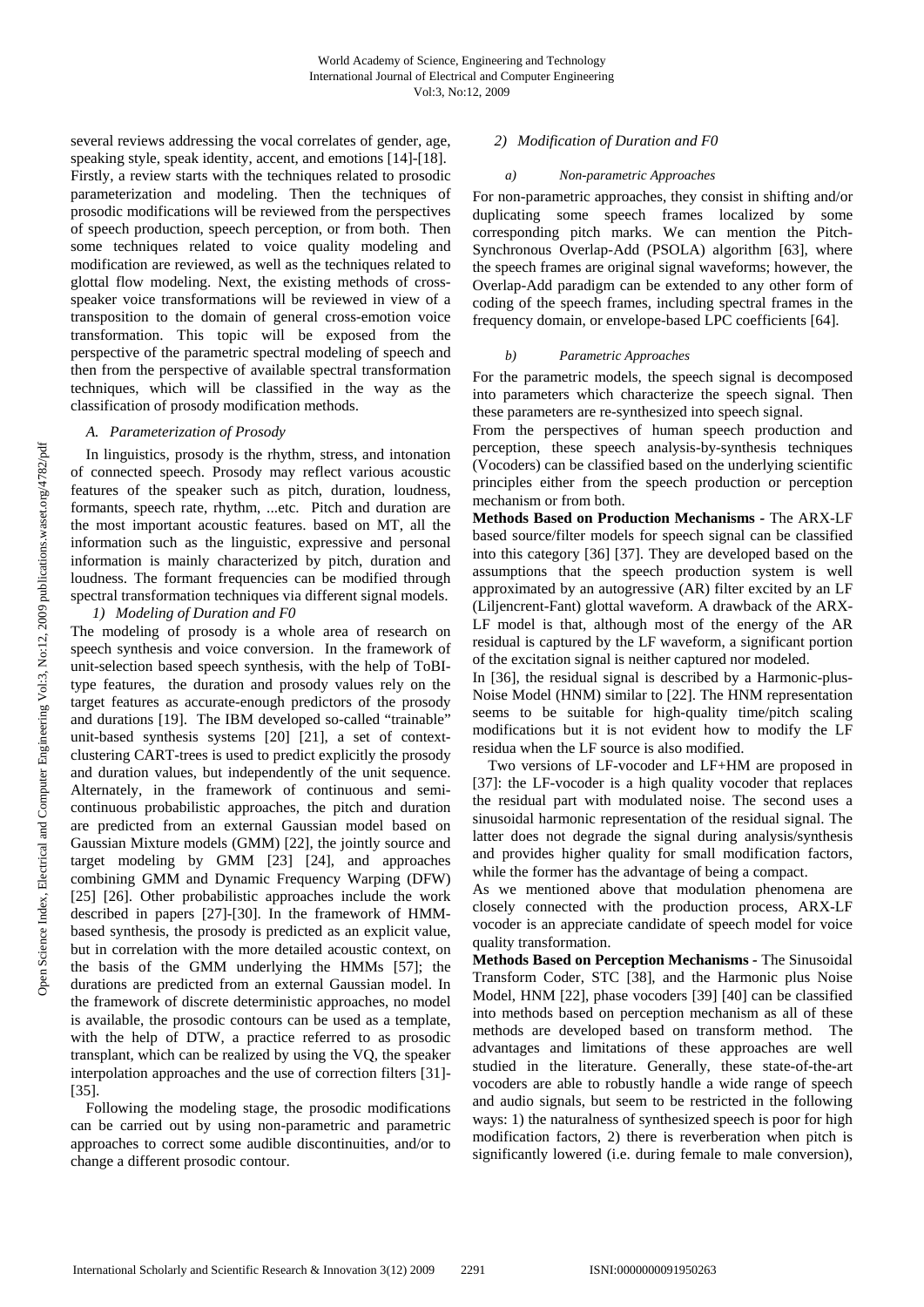and 3) they face difficulties when providing sophisticated voice qualities like a relaxed, a harsh or a breathy voice, etc. The weak connection between the signal model and the production mechanism of speech might cause to a significant portion of these deficiencies.

**Methods Based on Source, Joint Production and Perception Mechanisms -** The Speech Transformation and Representation using Adaptive Interpolation of Weighted spectrum, STRAIGHT [41]. STRAIGHT is basically a channel Vocoder. However, its design objective greatly differs from its predecessors. STRAIGHT is developed based on human speech perception system, which decomposes input sounds in terms of excitation (source) and resonant (filter) characteristics and it performs a periodic/aperiodic decomposition of the source signal and the estimation of Pitch, as well as the spectrum. As the design is based on our auditory system and source/filter theory, STRAIGHT is classified into method based on source, joint production and perception Mechanisms. The quality of synthesized is high. However, the computational complexity is also very high and other parameters related to voice quality are not explicitly estimated.

# *B. Parameterization of Voice Quality*

# *1) Techniques based on glottal flow models*

The voice quality is characterized by the glottal source [65]. It relates closely to the speech production mechanism. Subsequently, it is natural to define the parameterization and modification of voice quality in relation to measurements of the glottal flow from speech waveform.

There are methods aiming at recovering a time-domain signal which describes the glottal flow [42]-[44]. However, in view of voice quality modification, it is necessary to build up a relationship between voice quality or speaker categories and a control model over the glottal wave shapes, in view of modification or classification.

There are considerable work on the analysis, modeling and modification source characteristics in voice quality research [45] – [49]. From the above works, glottal flow modeling and modifications are so complicate that its application to the characterization of voice quality seems to remain an open field of research. A standard practice or a "best model" does not appear, especially regarding the voice quality parameters that should be used to control the glottal flow model.

Globally, only the voiced speech and sustained vowels are analyzed in most of the glottal flow extraction studies, but the behavior of, e.g., the Open Quotient (OQ) or the Normalized Amplitude Quotient (NAQ) measurements in the unvoiced parts of natural speech is not well identified.

Therefore, in order to improve the voice quality of the current voice conversion algorithm, the system can integrate minimal modeling which the glottal phenomena are concerned instead of the use of explicit glottal waveform models.

# *2) Voice Transformation as Spectral Transformation*

Most of the existing cross-speaker voice transformation techniques focus mainly on global spectral transformation. It is widely accepted that the spectral information carries information of speaker individuality. There are two main stages in voice conversion: training and transformation. The training stage consists of three steps in general: acoustic modeling, segmentation and alignment, and acoustic mapping. The transformation stage consists of also three steps: acoustic analysis, modifications/transformations of acoustic features, and transformed speech synthesis. Here mentions the notable works in this domain:

**Spectral Transformation Based on Production Mechanisms -** Inspired from the work done for speaker adaptation by Shikano *et al.* [50], Abe *et al*. [31] proposes to use vector quantization (VQ) codebook method to solve the mapping of the problem of LPC-based spectral transformation. The approach applies to a cluster of the spectral parameters of both the source and the target speakers. The limitation of this method is that the parameter space of the converted envelope is limited to a discrete set of envelopes, not continuous of envelopes. In practice, the restriction of the variability of the speech envelopes leads to a considerable degradation in the quality of the converted speech signal.

Valbret et al. [51] implement voice transformations as a mix of prosodic transformations based on the PSOLA technique and Linear Prediction Cepstral Coefficients (LPCCs) spectral transformations, inspired from the work of [31]. Vector-Quantisation is used to determine a partition of the speaker's spectral spaces for a set of linear transforms between the source and the target speaker's spectra. linear transforms. However, Alsteris and Paliwal [66] remarked that the interpolation of LPCCs can produce unstable Auto-Regressive filters in the equivalent LPC spectral domain, in an experiment produces for speech coding.

In [52], the Line Spectral Frequency is used for spectral transformation through the estimation of a single GMM for the two speakers. In a follow up work [67], in order to increase in the resulting synthetic speech quality, a transformation of the LPC residual is added in the form of a prediction from the spectral shapes. The subjective listening test showed that an overall degradation of the quality with respect to real speech is nevertheless noticed after the voice transformation.

Arslan [53] proposes a voice conversion algorithm based on a two-stage "Segmental Codebooks" mapping method in the Line Spectrum Frequency (LSF) domain. The idea is to quantize the source and target speaker's subspaces by aligning HMMs to the speech data, and then considering the mean of each state as a codeword. The source speaker acoustic parameters are matches with the source speaker codebook on a frame-by-frame basis by preserving the weights vector while switching the codebook to that of the target speaker. the transformed utterance is obtained by applying a time-varying filter to match the target speaker's acoustic characteristics such as the bandwidth, the pitch-scale, the duration-scale and the energy-scale. The results are evaluated by listening assessment but also, notably, by application of some automatic speaker recognition techniques.

In a follow-up work, several factors are identified by Turk and Arslan [33], which may degrade the performances of the algorithm, particularly when the spectral shapes to be matched between the source and the target codebook are too far from each other. Therefore some methods are proposed to solve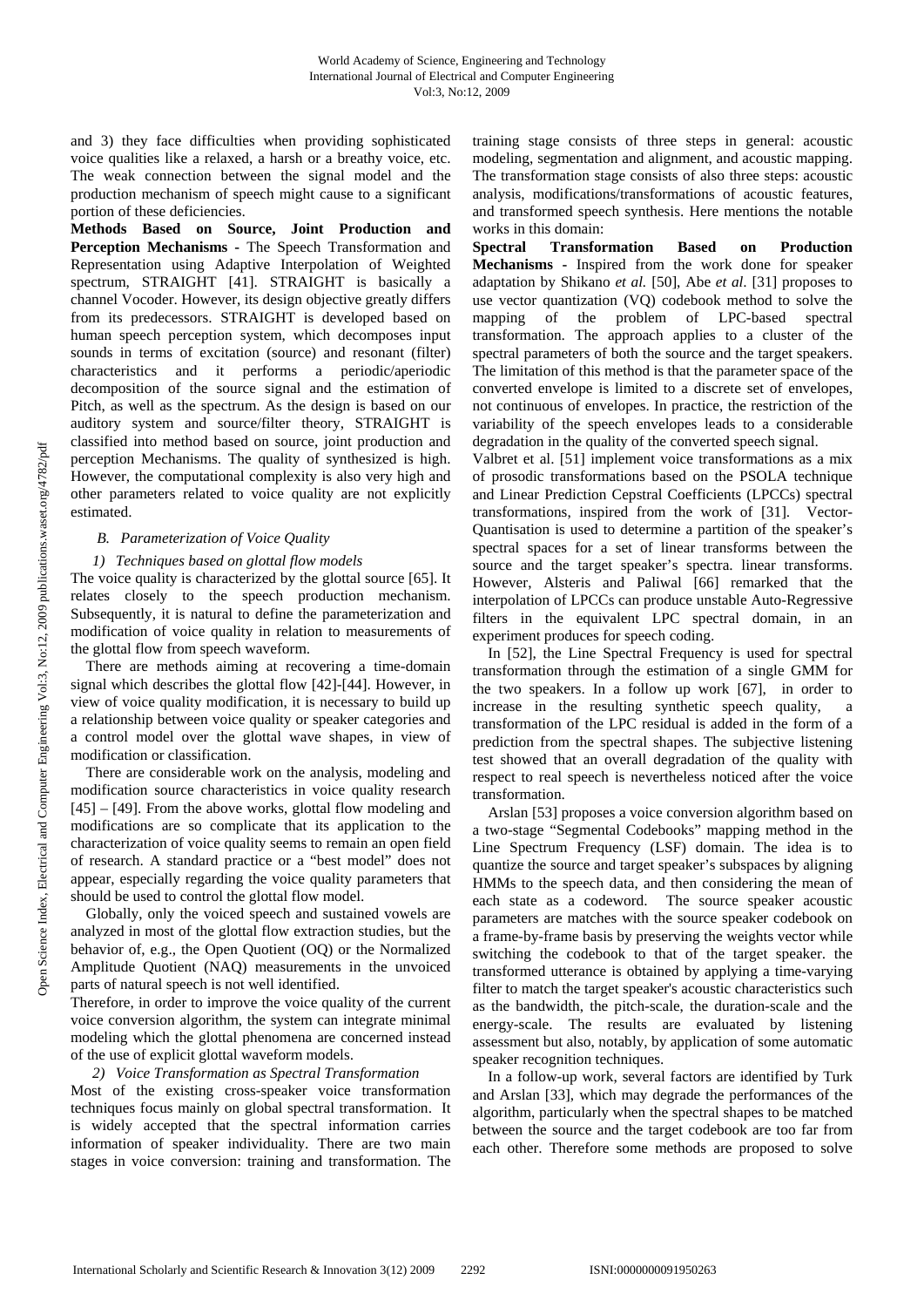such ill-defined cases out of the codebooks by using correction filters.

But the published sound examples sound quite far from natural.

**Spectral Transformation Based on Perceptual Mechanisms -** Stylianou et al. [55] proposes Voice Transformation as a linear transformation, operated in a different parametric Mel-cepstral domain, which maps the two speaker's spectral subspaces in a more global way. The speaker's subspaces are modeled by global Gaussian Mixture Models (GMMs) instead of locally isolated partitions. In this work, the PSOLA-based prosodic modification is not used, in contrast to an anterior work by the same authors [22].

**Spectral Transformation Based on Source, Joint Production and Perception Mechanisms** - Toda et al. [25] proposed the GMMbased algorithm for the spectral transformation, extracted from STRAIGHT analysis method, with dynamic frequency warping to avoid the over-smoothing and an addition of the weighted residual spectrum, which is the difference between the GMM-based converted spectrum and the frequencywarped spectrum, to avoid the deterioration of conversionaccuracy on speaker individuality. However, the spectrum over-smoothing problem has not yet been solved. In a follow up work, Toda et al. [27] proposed the use of delta coefficients for addressing the problem.

A number of speaker adaptation techniques have been proposed and brought successful results in the framework of HMM-based speech recognition [56] and speech synthesis [57]-[61]. In order to compensate the sparsity of speakerspecific data, the idea behind these methods is to use a large amount of speaker-independent data to build a generic speech model, and then to deduce a speaker-adapted model from the generic one by using the available small amount of speakerspecific data. The state-of-the-art adaptation techniques can be divided into three broad classes: 1) Maximum A-Posteriori (MAP) adaptation; 2) Maximum-Likelihood Linear Regression (MLLR); 3) Model Interpolation and Eigenvoices: after HMM training, we obtain the generic model which corresponds to a set of speaker-specific models referred to as "anchor models". A new model for an un seen speaker is computed as a linear combination of the combination of the parameters of the anchor models according to a Maximum Likelihood paradigm with respect to a limited amount adaptation data. This process is interpreted as an interpolation of the anchor models. In order to reduce the dimensionality of the linear transform, Principal Components Analysis (PCA) can be applied to the parameters of the anchor models. This reduced set of anchor models are called Eigenvoices.

The above works have been applied to voice transformation between speakers, not between voice qualities within the same speaker. The work of [3] is an exception, where spectral shapes related to voice quality have been linearly interpolated in the LSF domain to produce intermediate voice quality levels, with good results in terms of subjective perception. This result supports the generalization of the cross-speaker voice transformation techniques to organic-related, speech style-related, emotion-related modifications of the voice quality if there are the organic-related, speech style-related, emotion-related acoustic features in systems. Based on MT, one can surmise that cross-speaker transformations encompass single-speaker/cross emotion transformations because they are designed to model the speaker variability across a whole range of speaking styles. Speaker transformation methods will be tested on (possibly emotional) speaking styles database both on the source and on the target speaker sides for the confirmation.

*3) Discussion* 

The quality of voice transformation algorithms are usually evaluated in subjective tests. So far, from these test results of above methods, the overall impression is that time-scale modification is quite successful for moderate scale factors, while pitch modified signals by pitch scale factors over 1.2 and below 0.8, suffer from various artifacts and listeners classify the modification as not natural. The quality of voice conversion algorithms in transforming the identity of the source speaker to that of the target speaker is not so good as expected and the transformed sound is "deaden". The quality of the current voice conversion algorithms depends on multiples factors such as speech analysis-by-synthesis modeling, the choice of acoustic features, the mapping algorithms, the modification algorithms, and the implementation of algorithms.

**Speech Models** - As voice transformation belongs to the research of speech synthesis, the speech model should be a type of analysis-by-synthesis vocoder. Most of the current speech models are explored only part of human speech production and perception mechanisms. For example, LPCbased speech model is based on our understanding of the physical properties of the human speech production system. STRAIGHT is based on the human speech perception system. ARX-LF model is assuming that the speech production system is well approximated by an autogressive (AR) filter excited by an LF (Liljencrent-Fant) glottal waveform. The two first speech models have been applied for voice conversion [31] [51] [67] [53] [25] [68]. However, the voice qualities are not taken account into the models. ARX-LF is successfully applied for time, pitch and voice quality modifications [37]. As in Section II, it was mentioned that, based on MT, a good speech model should take into account the nonlinear nature of speech, the interaction of vocal tract and source characteristics, and modulation phenomena. It can model and is capable of controlling acoustic features relevant to voice quality, voice expressivity and voice individuality during sound production. Thus, more accurate speech model tools should be developed for voice transformation.

**Choice of acoustic features** - Once the speech model is selected, it is preferable to establish linear transformations between the acoustic spaces of two speakers by voice transformation algorithm. For example, LPCs, LSFs, LPCCs and MFCCs features are selected for modifications in voice conversion techniques [31] [51] [67] [53] [25] [68]. However, some of them are unstable during the modification. The selection of acoustic features is determined by theirs linearization, stability and interpolation properties. For speech recognition, MFCCs are good acoustic feature. However, for speech synthesis, it is impossible to recover the original FFTbased spectrum from the MFCCs because the filterbanks operate a non-invertible integration of the spectral samples..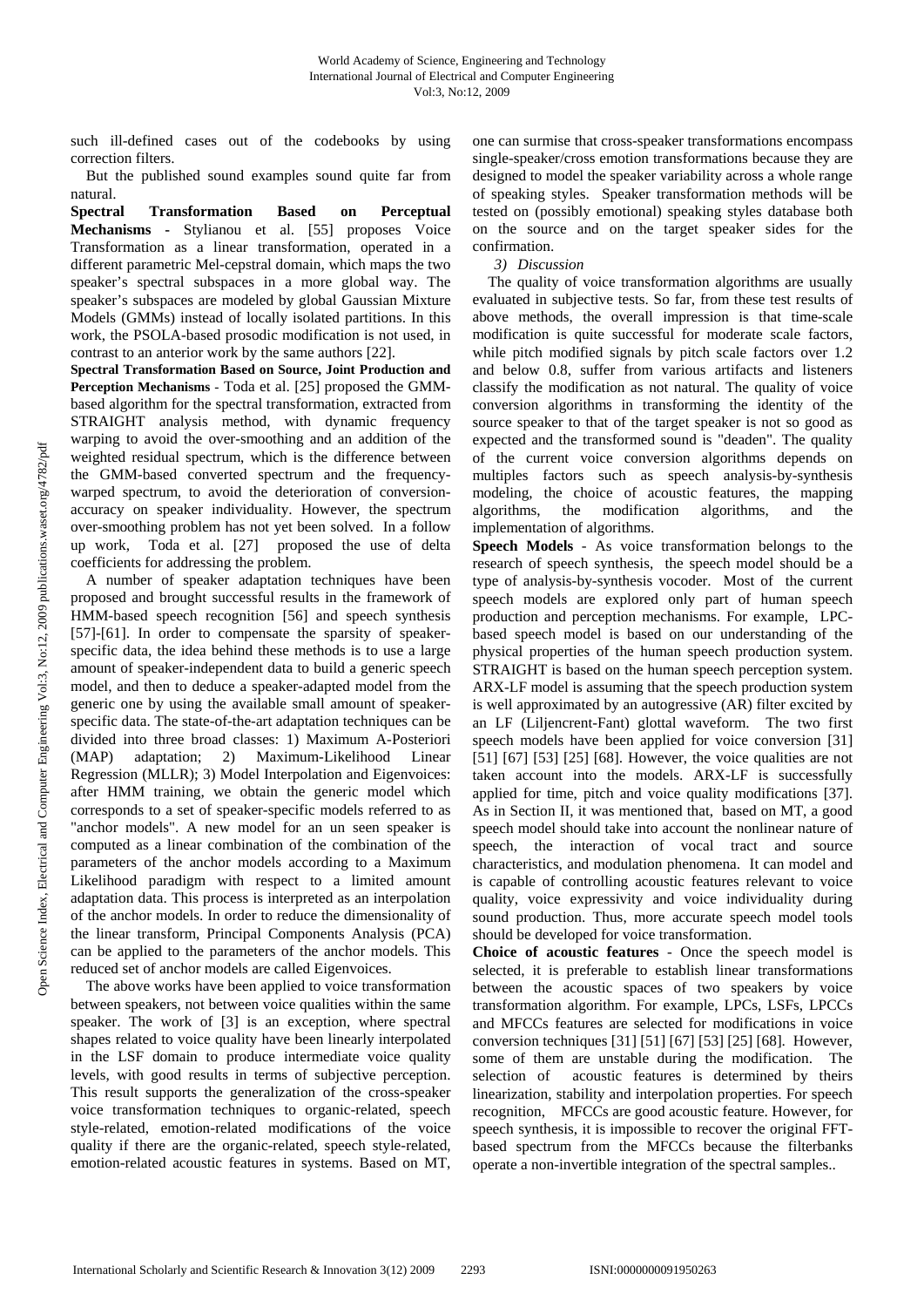**Mapping Algorithms** -In Section II, it was mentioned that different types information are characterized by different acoustic features. For example, the organic variation causes the change of the pitch (F0) and the positions of the formants (F1, F2, F3) in the relation to each other and to the F0 reference. However, the current voice conversion algorithms consists in only magnitude of spectral spectrum conversion, pitch and time. The fine structure of spectral details , the formants, and the phase spectrum are not converted. It is reported that human is sensitive to speech phase spectra [66]. Phase sensitivity is more evident considering long analysis window and the solution suggested in [29] is only frame based. A challenge is then to develop voice conversion strategies for these possibly more complicated but more accurate speech models.

The mapping methods is now discussed, which related to the training process. This process is analogous to that of human obtaining the individual and expressive information from the speaking speech. Based on the modulation theory, the listeners only evaluate the deviations of the current properties of speech signal (F0, formant frequencies, lip shape, etc.) from those they expect of a linguistically neutral sound with the same voice quality based on their experience for the speaker or intrinsic properties of speech (e.g., female high pitch, male, low pitch, ...etc.). The training process aims at obtaining this linguistically neutral sound with the same voice quality of the speech. For voice conversion by machine, this process can be realized through machine learning methods.

A systematical comparison study on the mapping methods have been conducted by Baudoin and Stylianou [69], which are based on Vector-Quantization Codebooks, Gaussian-Mixture Models (GMM), Neural Networks and Linear Multivariate Regression. In all cases, the Cepstral Coefficients resulting from the regularized estimation of the spectral envelope [62] is used to perform the mapping . The similar study is also applied to the harmonic part of the HNM model [22]. In terms of normalized spectral distance from the source speaker (further is better) and the target speaker (closer is better), objective tests indicate that the methods performing a global mapping over the whole space, namely GMMs and VQ with weighted map, perform better than the methods which perform a class-dependent mapping or a one-to-one mapping in isolated parts of the vocal space. Subjective listening tests indicate that the GMM-based mapping gives the best results, although speech quality after transformation is judged very poor in all cases. Nevertheless, these results suggest that voice variability is better modeled as a transformation between global models that cover the whole acoustic feature space for each speaker, rather than in terms of a template lookup applied over separated zones of both speaker spaces.

In parallel, speaker adaptation methods in the HMM framework are successfully applied to both areas in speech recognition and in speech synthesis [57]-[61]. In fact, Gaussian Mixture Models (GMMs) and HMMs are closely related. GMMs can be interpreted as a "soft" and global partition of the acoustic space in terms of a set of Gaussian classes, deployed in a multi-dimensional feature space. In this model, a single Gaussian represents the repartition of a data class in terms of second order statistics, i.e., by specification of a mean and a variance. The maximum likelihood measures the degree of belonging of a data point to a Gaussian class. For a mixture of Gaussians, every data point belongs to every class within a certain proportion of likelihood. Models made of sets of class-dependent GMMs are a way to introduce some supervision in the training process, while HMMs are a way to introduce some constraints on the sequential ordering of a set of GMMs. To summary, GMMs and HMMs are based on a statistical modeling paradigm which amounts to a "soft" and global clustering of the acoustical space, and where the use of statistics allows every data point to be informative about every cluster. GMMs and HMMs are therefore particularly well suited to the definition of global transforms between acoustic feature subspaces*.*

The idea behind speaker adaptation techniques in the framework of HMM-based synthesis fits well the modulation theory. We can interpret that the model of a generic - speakerindependent acoustic space obtained by HMM-based speaker adaptation techniques corresponds to a linguistically neutral acoustic features of a set of speakers in MT. During the voice conversion, the mapping method aims to vary the voice characteristics by adapting HMM parameters to the target speaker. In fact, this adaptation process consists of adapting the generic speaker to the target speaker. That minimizes the different voice properties between the target speaker and the generic model is equivalent to the deviations of the current properties of speech signal (F0, formant frequencies, lip shape, etc.) from the neutral speech sound.

**Modification Methods** - In transformation part, the transformed features are need to be fused, corrected, smoothed in boundaries or discontinuity points for generating smooth natural speech. More elaborate acoustic feature modification methods should be developed and the appropriate matching parameters between source speaker and target speaker need time to be turned.

# IV. CONCLUSION AND ROAD MAP

The present paper has started with presenting the Modulation Theory (MT) of speech founded based on speech perception mechanism, but the combinatorial properties of speech reflect effects of co-articulation. Based on MT, we showed how to improve the quality of voice transformation systems, more efforts should be made to take into account the nonlinear nature of speech, the interaction of vocal tract and source characteristics, and modulation phenomena and results from the natural language processing area.

As a matter of fact, we review the start-of-the-art techniques for prosody, voice quality and spectral spectrum transformations. We attempted also to give a reasonable explanation of different methods based on the modulation theory.

The evaluation of speaker modification techniques has support Gaussian-based acoustic modeling to be the primary the state of the art algorithm, because it is a flexible statistical model to abstract the acoustical realizations of the speech units by a limited number of parameters that are still able to account for some variability, and because it realizes speech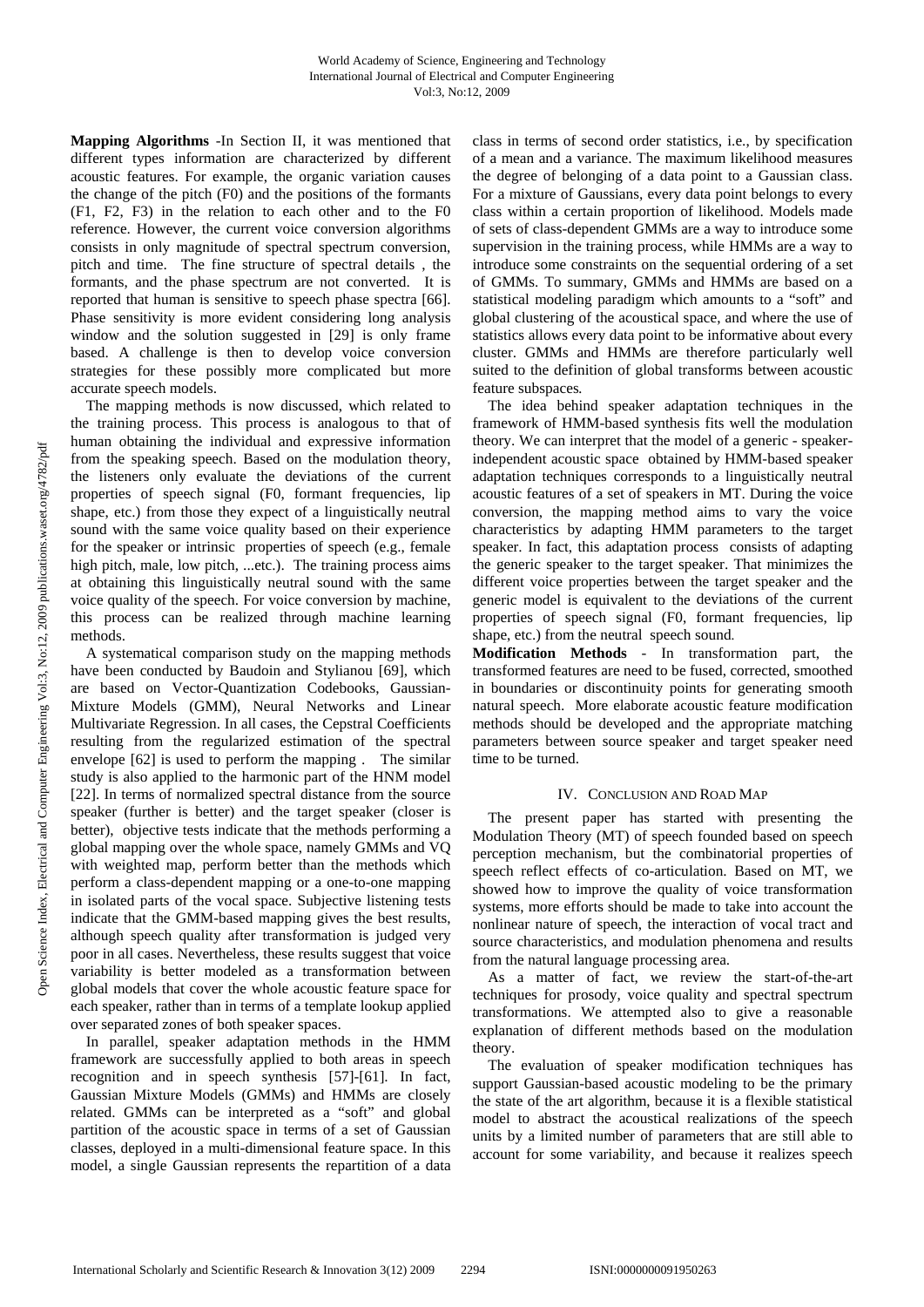transformations in a class-dependent way (e.g., different transformations for different phonemes), across classes from the data.

In addition, in the area of speech and speaker recognition, a range of Gaussian-based speaker adaptation techniques has been extensively developed, and has been successfully applied to HMM-based voice transformations. Then sets of HMMs or Gaussian models adapted to distinct speech classes can be used to define a model space, where the modification methods such as model interpolation or eigenvoices can be applied to obtain a more explicit control of speaker-specific or speaking style-specific. However, the limitations of HMMs for modeling speech are the following:

- statistics do not vary within an HMM state;
- the probability of state output depends only on the current state;
- the probability of state duration decreases exponentially with time.

Real speech does not hold any one of them.

In the future, voice conversion techniques should take grand challenges in the following aspects:

- to develop more accurate speech analysis-bysynthesis methods by taking into account of the nonlinear nature of speech, the interaction of vocal tract and source characteristics, voice quality and modulation phenomena;
- to integrate human mimicking speech processing and the natural language processing;
- to develop more elaborate acoustic feature modification and matching methods for source speaker and target speaker;
- to develop more better acoustic modeling in the framework of advanced statistical machine learning;
- to enhance robustness of voice conversion systems.

#### **REFERENCES**

- [1] H. Traunmüller. Evidence for demodulation in speech perception. *ICSLP, workshop on The Nature of Speech Perception*, 2000
- H. Traunmüller. Modulation and demodulation in production, perception, and imitation of speech and bodily gestures. in *FONETIK 98*, Dept. of Linguistics, Stockholm University, pp. 40 – 43. 1998.
- Y. Stylianou. Voice Conversion: Survey. icassp, pp.3585-3588, 2009.
- [4] H. Traunmüller. Perceptual dimension of openness in vowels. *J. Acoust. Soc. Am. 69*: 1465 -1475, especially Exp.2 - 4, pp. 1469 - 1472, 1981.
- [5] H. Traunmüller. The context sensitivity of the perceptual interaction between F<sub>0</sub> and F<sub>1</sub>. *Actes du XIIème Congres international des Science Phonetiques*, Aix-en-Provence, vol. 5, pp. 62 - 65, 1991.
- [6] H. Traunmüller. Conventional, biological and environmental factors in speech communication: A modulation theory. *Phonetica 51*: 170 - 183, 1994.
- [7] H. Traunmüller. Articulatory and perceptual factors controlling the ageand sex-conditioned variability in formant frequencies of vowels,. *Speech Comm. 3*: 49 - 61, 1984.
- [8] R.P. Fahey, and R.L. Diehl. The missing fundamental in vowel height perception.*Perc. & Psychophys. 58*: 725 - 733, 1996.
- [9] A. Klinkert and D. Maurer. Fourier spectra and formant patterns of German vowels produced at F<sub>0</sub> of 70 - 850 Hz *J. Acoust. Soc. Am.* 101: 3112 (A)., 1997.
- [10] E. Zetterholm. Same speaker different voices: A study of one impersonator and some of his different imitations. *Proc. Int. Conf. Speech Sci. & Tech.*, pages 70–75, 2006.
- [11] A. Eriksson and P. Wretling. How flexible is the human voice?-A case study of mimicry. *Proc. Eurospeech*, pages 1043–1046, 1997.
- [12] T. Kitamura. Acoustic analysis of imitated voice produced by a professional impersonator. *Proc. Interspeech*, pages 813–816, 2008.
- [13] H. Kuwabara and Y. Sagisaka. Acoustic characteristics of speaker individuality: Control and conversion. *Speech Communication*,16(2):165–173, 1995.
- [14] S. Furui. *Digital Speech Processing, Synthesis, and Recognition*. Marcel Dekker, 1989.
- [15] L. Rabiner, and B.-H. Juang. *Fundamental of Speech recognition* Prentice-Hall, Upper Saddle River, NJ, 1993.
- [16] M. Schröder. Emotional speech synthesis: A review. In Proc. Eurospeech'01,Scandinavia, 2001.
- [17] M. Schröder. Speech and Emotion Research. An Overview of Research Frameworks and a Dimensional Approach to Emotional Speech Synthesis. PhD thesis, Institut für Phonetik , Universität des Saarlandes. Phonus no.7, 2004.
- [18] S. Roehling, B. MacDonald, and C. Watson. Towards expressive speech synthesis in English on a robotic platform. In Proc. 11th Australasian International Conference on Speech Science and Technology, Auckland, New Zealand. Univ. of Auckland, 2006.
- [19] K. Silverman, M. Beckman, M. Pierrehumbert, J. Ostendorf, M. Wightman, C. Price, P. and Hirschberg, J. Tobi. A standard scheme for labeling prosody. In Proc. ICSLP'92, Banff., 1992.
- [20] R. Donovan, and E. Eide. The IBM trainable speech synthesis system. *In Proc. ICSLP'98*, Sydney, Australia, 1998.
- [21] J. Pitrelli, R. Bakis, E. Eide, R. Fernandez, W. Hamza, and M. Picheny. The IBM expressive text-to-speech synthesis system for american english. *IEEE Transactions on Audio, Speech and Language Processing*, 14(4):1099–1108, 2006.
- [22] Y. Stylianou, J. Laroche, and E. Moulines. High-Quality Speech Modification based on a Harmonic + Noise Model. *Proc. EUROSPEECH*, 1995.
- [23] A. Kain. *High resolution voice transformation*. PhD thesis, OGI School of Science and Eng., Portland, Oregeon, USA.
- [24] A. Mouchtaris, J. Van derSpiegel, and P. Mueller. Non parallel training for voice conversion based on a parameter adaptation. *IEEE Trans. Audio, Speech, and Language Processing*, 14(3):952–963, 2006.
- [25] T. Toda, H. Saruwatari, and K. Shikano. Voice Conversion Algorithm based on Gaussian Mixture Model with Dynamic Frequency Warping of STRAIGHT spectrum. In *Proc. IEEE Int. Conf. Acoust., Speech, Signal Processing*, pages 841–844, Salt Lake City, USA, 2001.
- [26] D. Erro, T. Polyakova, and A. Moreno. On combining statistical methods and frequency warping for high-quality voice conversion. In *Proc. IEEE Int. Conf. Acoust., Speech, Signal Processing*, 2008.
- [27] T. Toda, A.W. Black, and K. Tokuda. Spectral Conversion Based on Maximum Likelihood Estimation considering Global Variance of Converted Parameter. In *Proc. IEEE Int. Conf. Acoust., Speech, Signal Processing*, pages 9–12, Philadelphia, USA, 2005.
- [28] L. Meshabi, V. Barreaud, and O. Boeffard. GMM-based Speech Transformation Systems under Data Reduction. *6th ISCA Workshop on Speech Synthesis*, pages 119–124, August 22-24, 2007.
- [29] H. Ye and S. Young. Quality-enhanced voice morphing using maximum likelihood transformations. *IEEE Trans. Audio, Speech, and Language Processing*, 14(4):1301–1312, July 2006.
- [30] H. Duxans, A. Bonafonte, A. Kain, and J. van Santen. Including dynamic and phonetic information in voice conversion systems. *Proc. ICSLP*, pages 5–8, 2004.
- [31] M. Abe, S. Nakamura, K. Shikano, and H. Kuwabara. Voice conversion through vector quantization. In *Proc. ICASSP88*, pages 655–658, 1988.
- [32] N. Iwahashi and Y. Sagisaka. Speech spectrum transformation based on speaker interpolation. In *Proc. ICASSP94*, 1994.
- [33] O. Turk and L. M. Arslan. Robust processing techniques for voice conversion. *Computer Speech and Language*, 20:441–467, 2006.
- [34] W. Verhelst and M. Roelands. An overlap-add technique based on waveform similarity (wsola) for high quality time-scale modification of speech. In *Proc. ICASSP93*, pages 554–557, 1993.
- [35] J. van Santen, A. Kain, E. Klabbers, and T. Mishra. Synthesis of prosody using multi-level unit sequences. *Speech Communication*, 46:365–375, 2005.
- [36] D. Vincent and O. Rosec. A new method for speech synthesis and transformation based on a ARX-LF source-filter decomposition and HNM modeling. in *ICASSP*, 2007.